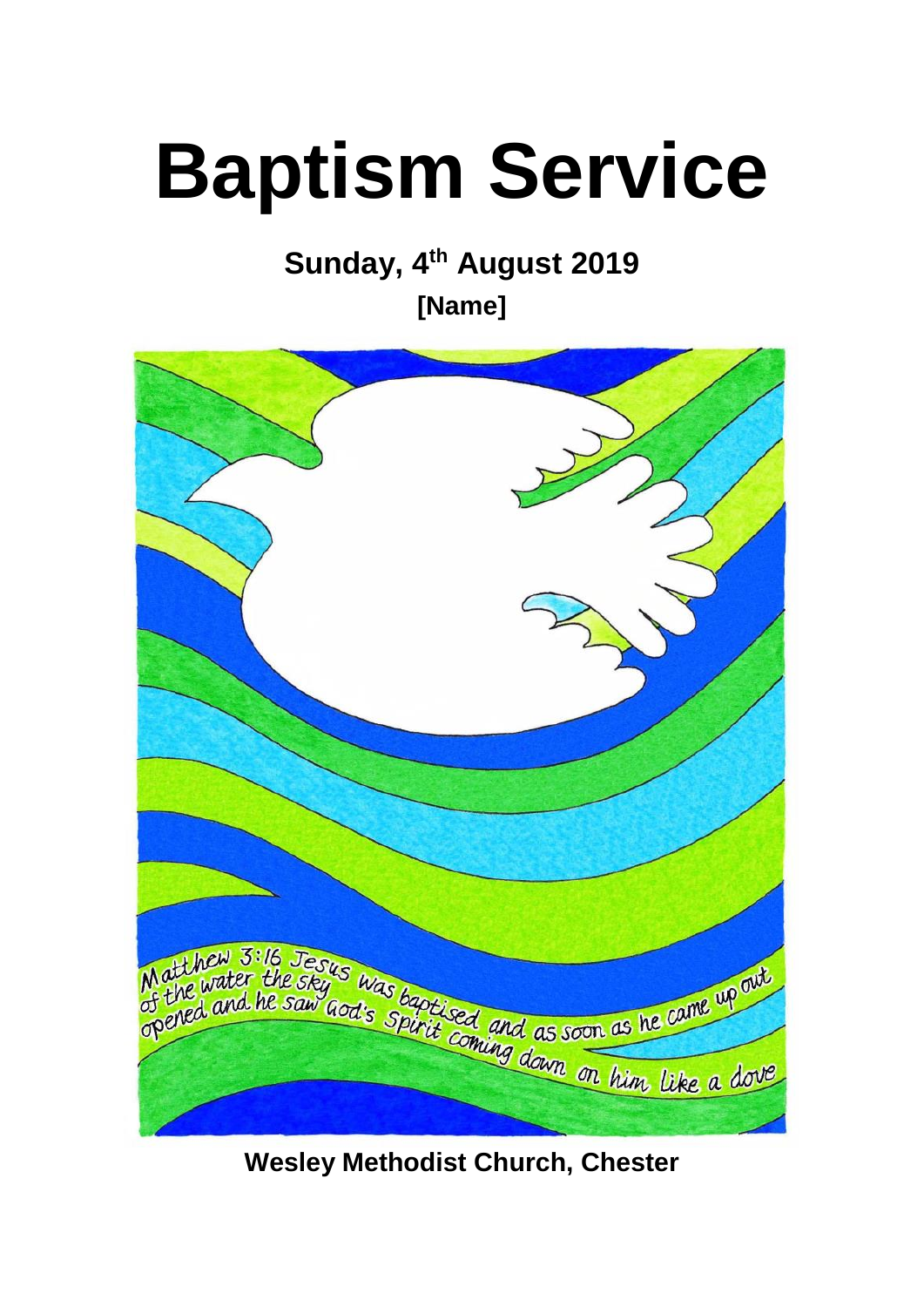Minister to All:

Sisters and brothers,

Baptism is a gift of God, declaring to all people the love and grace of God.

When Jesus appeared to his followers after his resurrection,

He said

All authority in heaven and on earth has been given to me. Go therefore and make disciples of all nations, baptizing them in the name of the father, and of the son and of the Holy Spirit and teaching them to obey everything that I have commanded you. And remember I am with you always, to the close of the age.

We say together

**We believe in God the Father who made the world. We believe in Jesus Christ, his son who redeemed all people. We believe in the Holy Spirit who gives life to world.**

Thanksgiving over the Water

As the water is poured into the bowl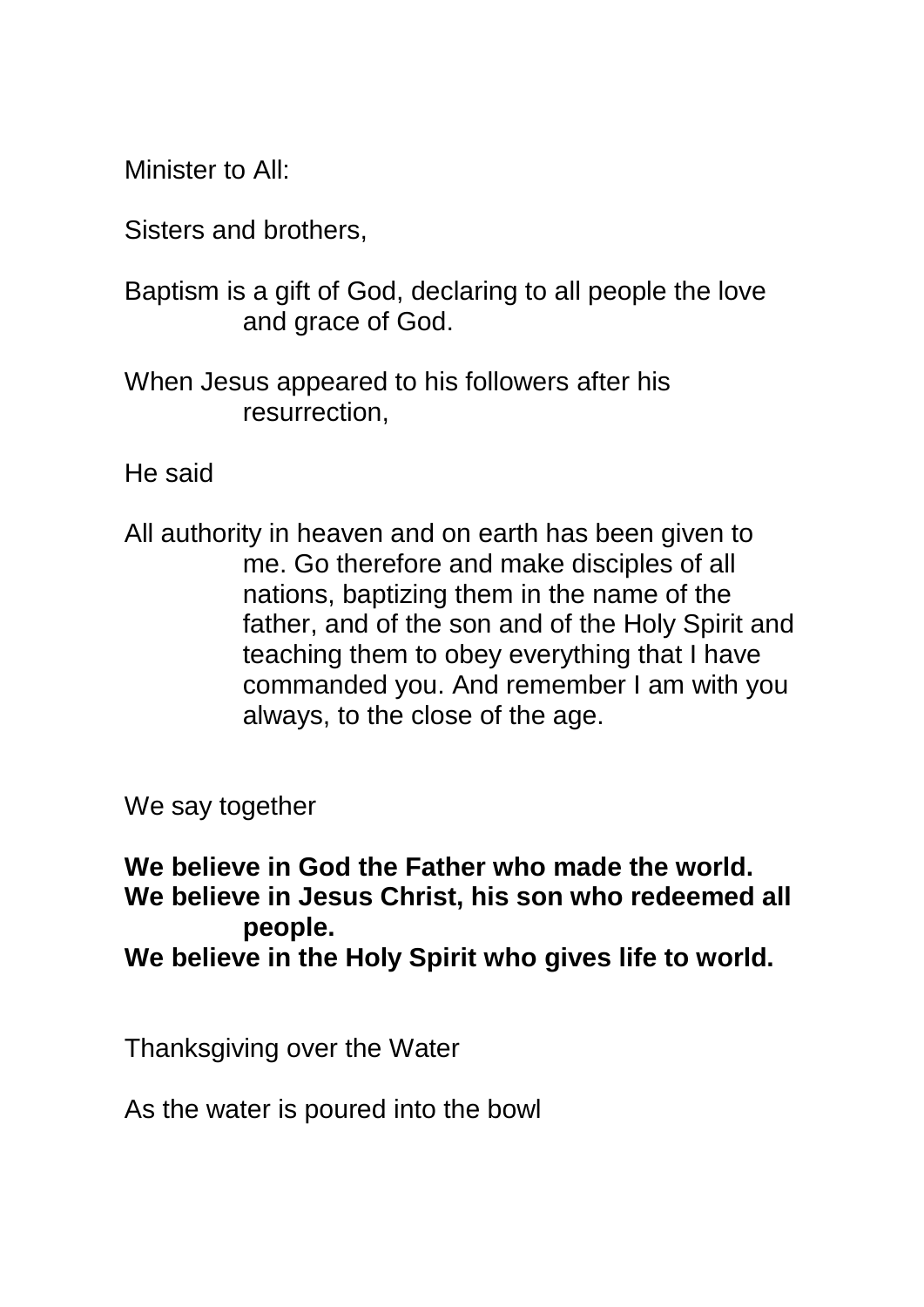## **Sing Come fill my cup, let it overflow**

We thank you for the gift of water.

#### Minister:

We do indeed give you thanks for the gift of water and the gift of the Holy Spirit active in the world since the beginning of creation. We give you thanks for Jesus, baptised in the river Jordan as he began his ministry, preaching and practising the gospel of radical, inclusive love. It is he who offers living water, life in its fullness and the gift of the Holy Spirit.

Loving God, pour out your Holy Spirit on this water, that [name] will be baptised into new life in the family of your church. Amen

*Minister to the parents*:

[name] and [name] today is a special day in the life of your family. You have brought [name] for baptism.

> As [name] is so special to you, he/she is also very special to God, for each one of us is a unique and valued child of God.

God welcomes all children.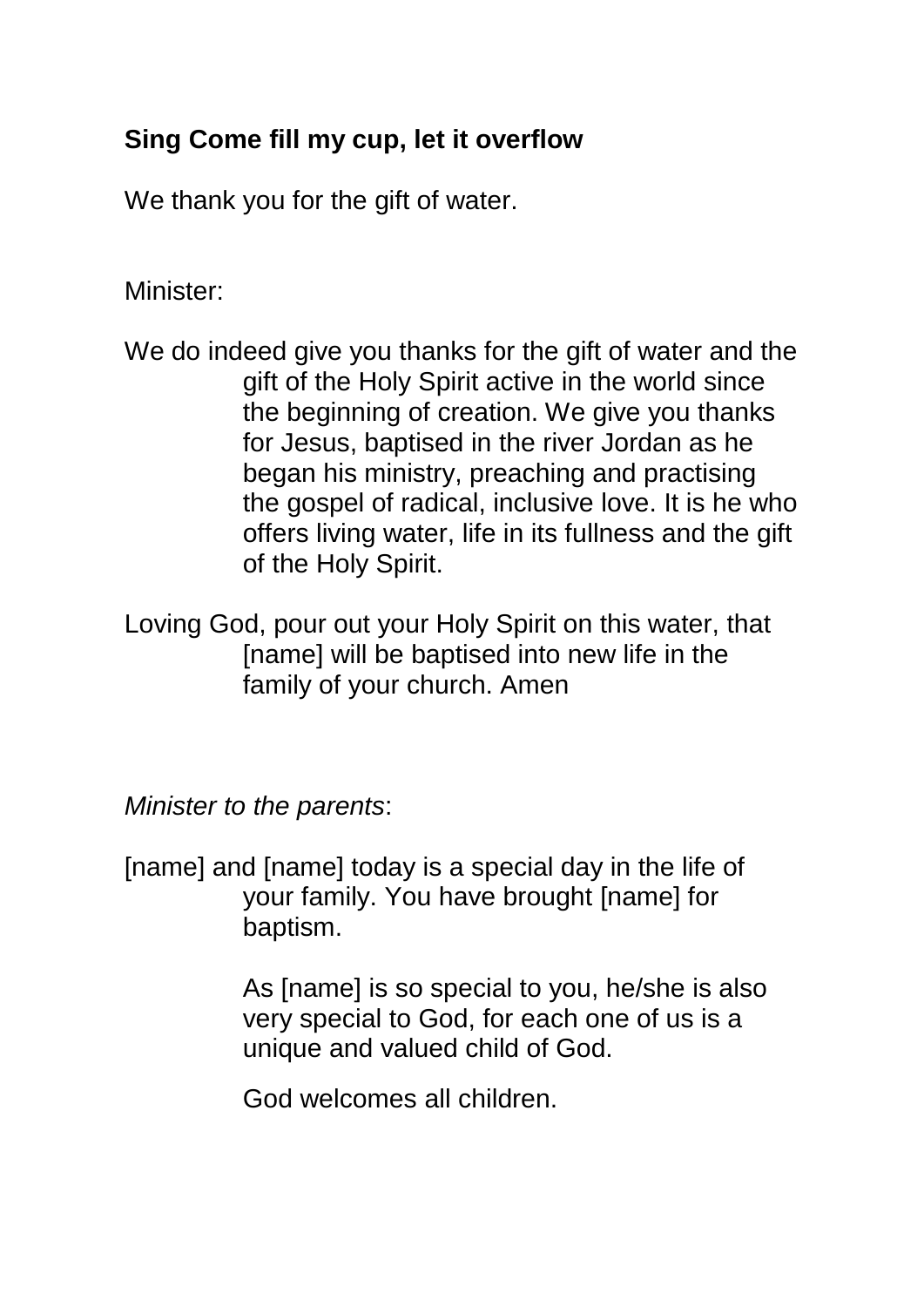Jesus was born into, brought up and cared for in a human family.

He welcomed children and said that their loving, trusting attitude was exactly what was needed for those who would follow his way in trying to change the world.

[name] and [name] have brought [name] for God's baptism and blessing.

We remind ourselves that baptism and blessing is not dependent on anything we can say or do but is God's gift freely given to all who ask for it.

[name] and [name] what name have you given this child?

*Parents* [name]

*Minister*: [name]

,

For you Jesus Christ came into the world For you he lived and showed God's Love For you he suffered death on the cross For you he triumphed over death rising to newness of life, for you he prays at God's right hand: all this for you before you could know anything of it In your baptism the word of Scripture is fulfilled: We love because God first loved us.

*Taking the child*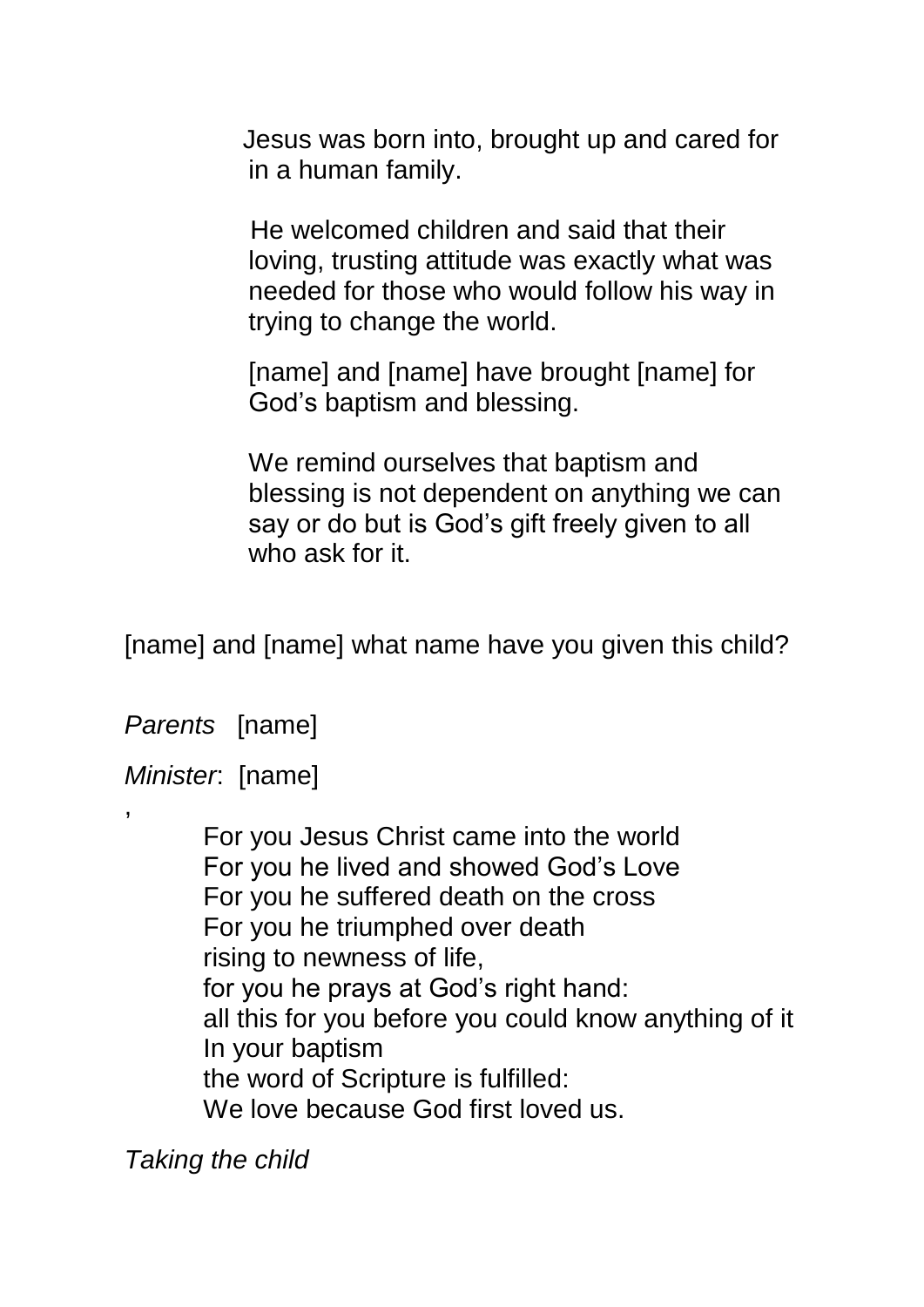[name], I baptise you in the name of the Father, and of the Son and of the Holy Spirit. **Amen**

[name], God blesses you and holds you May you know God's love as a reality in your life.

**Amen** 

*A candle is given*

Receive this light, for you belong to Christ, the Light of the world. Christ as your light and your way. **Amen**

*All say:* **The Lord bless you and keep you the Lord make his face to shine on you and be gracious to you; the Lord look on you with kindness and give you peace. Amen**

So, now we come to the promises to be made by [name] parents and godparents for his future:

Firstly to [name] and [name]

 Do you promise to love [name] and commit yourselves to care for him?

#### *Response*: **With God's help we will**

*Minister*: Will you encourage him to be nurtured in the faith and life of the Christian community that teaches of the unconditional love of God?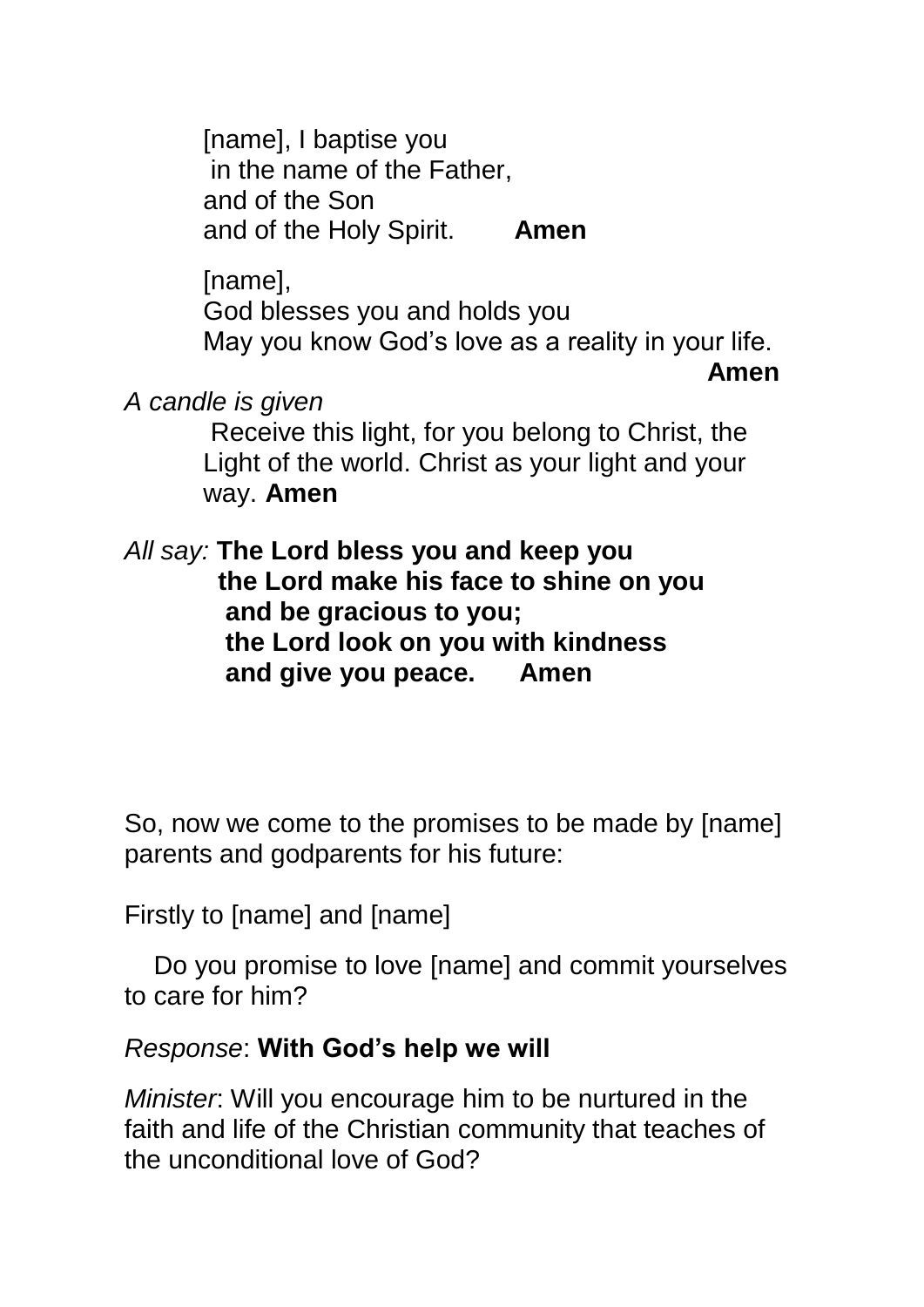#### *Response*: **With God's help we will**

Minister: Will you pray for [name] and endeavour to show by your example the loving way of Jesus.

#### Response: **With God's help we will**

To the godparents

Minister: Will you promise to support in your prayers, words and actions [name] and [name] as they bring up [name] in the way of love, shown to us by God.

### Godparents: **With God's help we will**

*The congregation please stand.* 

*Minister:* And so now I ask the congregation to offer its support to this family and the promises they have made.

> Do you promise to pray for this family, to support them and encourage them, to share your faith with them and to journey together with them as we become a new and wider family of God this morning.

*All say:* **With God's help we will.** 

*Please sit*